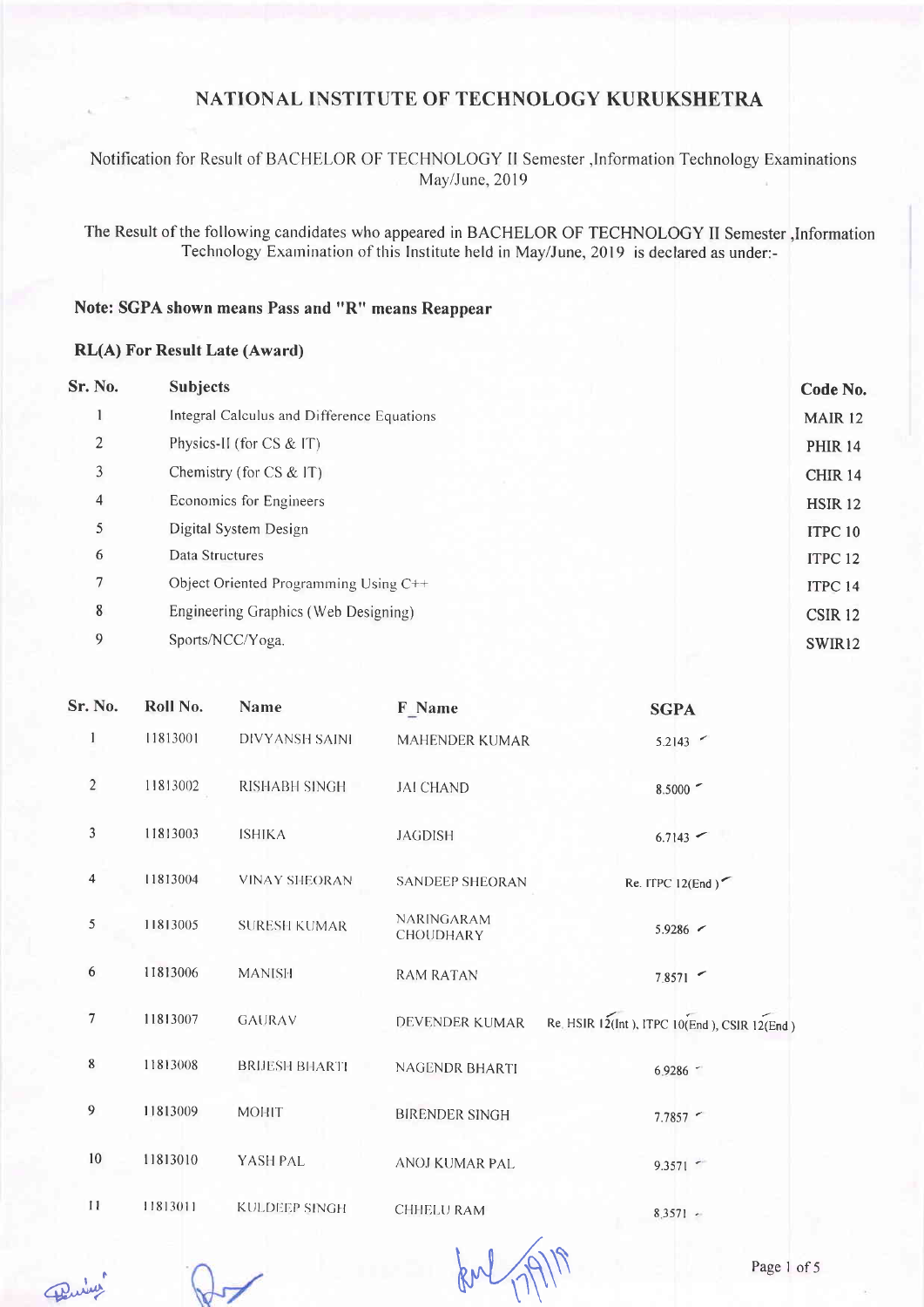Notification for Result of BACHELOR OF TECHNOLOGY II Semester ,Information Technology Examinations<br>May/June, 2019

| 12 | 11813012 | <b>UDDESHYA</b>        | <b>MINTU DAS</b>                  | 7.0357           |
|----|----------|------------------------|-----------------------------------|------------------|
| 13 | 11813013 | <b>AAKASH BARTHWAL</b> | JAGDISH KR.<br><b>SHARMA</b>      | 8.5000           |
| 14 | 11813014 | <b>HEMANT PANDEY</b>   | <b>VIKAS PANDEY</b>               | $9.5000 -$       |
| 15 | 11813015 | RACHIT NEHRA           | <b>JASBIR SINGH</b>               | 7.8929           |
| 16 | 11813016 | YASH GOENKA            | RAJESH GOENKA                     | 8.3214           |
| 17 | 11813017 | <b>ANJALI</b>          | <b>RAJVEER SINGH</b>              | 9.0000           |
| 18 | 11813018 | <b>ANUBHAV SINGH</b>   | <b>DILEEP SINGH</b>               | $9.4286 -$       |
| 19 | 11813019 | <b>ANUBHAV</b>         | <b>AMARNATH</b>                   | $7.2857 -$       |
| 20 | 11813020 | PRIYANSHU              | <b>RAJESH KUMAR</b>               | $9.6071 -$       |
| 21 | 11813021 | <b>PRAGUN SAINI</b>    | <b>RAJEEV SAINI</b>               | $9.7500$ $\leq$  |
| 22 | 11813022 | <b>HARSHIT SHARMA</b>  | <b>RAMESHWAR</b><br>DAYAL SHARMA  | $8.4286$ $\leq$  |
| 23 | 11813023 | ARYAN KHANDELWAL       | PRAKASH CHAND<br><b>GUPTA</b>     | 8.6786           |
| 24 | 11813024 | <b>SIDDHANT KUMAR</b>  | <b>CHANDRA SHEKHAR</b>            | 7.9286           |
| 25 | 11813025 | <b>KHUSHI</b>          | YOGESH KUMAR                      | Re. HSIR 12(End) |
| 26 | 11813026 | <b>BHARAT BHUSAN</b>   | <b>VINOD KUMAR</b>                | 8.2143           |
| 27 | 11813027 | ROMI                   | <b>RANSINGH</b>                   | $6.2857 -$       |
| 28 | 11813028 | YASHWANT SINGH         | <b>VIKRAM CHAUHAN</b>             | $7.8571 -$       |
| 29 | 11813029 | PINTU KUMAR            | PREMNARAYAN<br>PRASAD             | $9.1071$ $\sim$  |
| 30 | 11813030 | <b>AVNEESH NISCHAL</b> | <b>AVINASH CHANDER</b><br>NISCHAL | $8.9643$ ~       |
| 31 | 11813031 | <b>AAYUSH GUPTA</b>    | RAMESH CHAND<br><b>GUPTA</b>      | 9.3929           |
| 32 | 11813032 | <b>VAIBHAV GARG</b>    | MUKESH KUMAR                      | 8.8214           |

Previos"

our !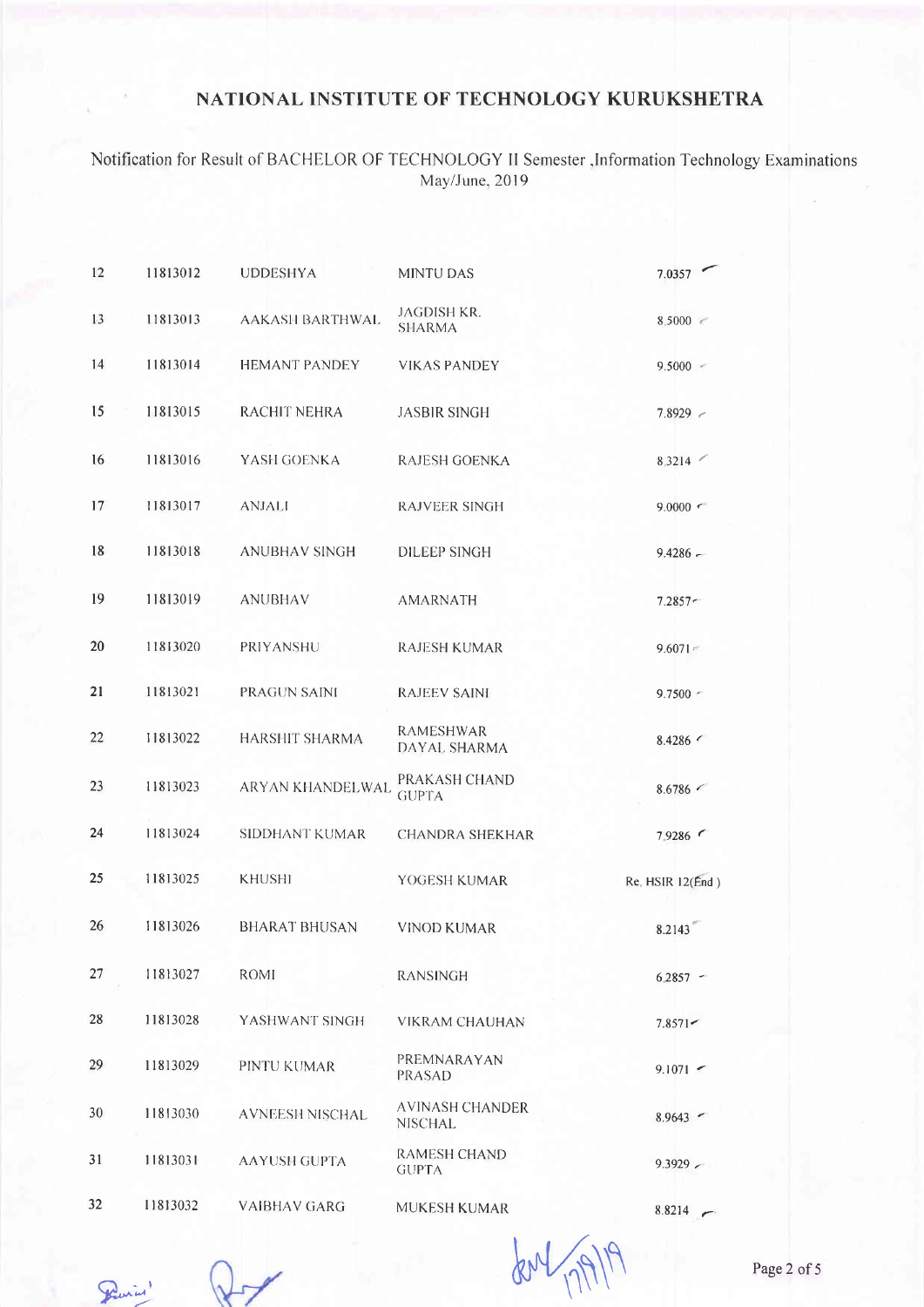# Notification for Result of BACHELOR OF TECHNOLOGY II Semester ,Information Technology Examinations May/June, 2019

| 33 | 11813033 | <b>GAURAV CHAUROTIYA</b>               | <b>RATAN LAL</b><br>CHAUROTIYA               | $Re$ , ITPC 12 $(End)$ |
|----|----------|----------------------------------------|----------------------------------------------|------------------------|
| 34 | 11813034 | <b>VAIBHAV DUA</b>                     | <b>MANOJ DUA</b>                             | 8.6071                 |
| 35 | 11813035 | <b>SARTHAK MITTAL</b>                  | <b>GOPAL MITTAL</b>                          | $9.3571$ $\sim$        |
| 36 | 11813036 | KOSURI TARUNTEJA                       | KOSURI NARASIMHA<br>RAO.                     | $8.5357 -$             |
| 37 | 11813037 | <b>SACHI HANSRAJ</b><br><b>NAGRALE</b> | <b>HANSRAJ</b><br>PUNJARAM<br><b>NAGRALE</b> | 7.0714 <               |
| 38 | 11813038 | <b>SPARSH GARG</b>                     | <b>SUMIT KUMAR</b><br>GARG                   | $9.0357$ $\sim$        |
| 39 | 11813039 | <b>MOHINESH KUMAR</b><br><b>SHARMA</b> | <b>DILIP SHARMA</b>                          | 8.6786                 |
| 40 | 11813040 | <b>ASHA MEENA</b>                      | <b>RAMESH CHAND</b><br><b>MEENA</b>          | Re. ITPC 10(End)       |
| 41 | 11813041 | <b>SUMIT MIRZA</b>                     | <b>JAGDISH CHANDER</b>                       | $8,8214 -$             |
| 42 | 11813043 | VISHAL KUMAR                           | <b>RAJKUMAR</b>                              | $5.5714$ $\sim$        |
| 43 | 11813044 | SHANTANU AGARWAL SANJAY AGARWAL        |                                              | $8.7857$ $\sim$        |
| 44 | 11813045 | <b>NIPUN</b>                           | <b>ANKUR</b>                                 | 9.0000 <               |
| 45 | 11813046 | <b>VISHAL YADAV</b>                    | DEVENDER KUMAR                               | $7.9286$ $\sim$        |
| 46 | 11813047 | <b>ASIF ALI AKMAL</b>                  | MD. AFZAL KHAN                               | $7.0714 -$             |
| 47 | 11813048 | <b>LOVISH</b>                          | <b>HARISH KUMAR</b>                          | $7.7143 -$             |
| 48 | 11813049 | <b>SPARSH BATRA</b>                    | PARVEEN BATRA                                | $8.3571 -$             |
| 49 | 11813050 | SHUBHAM RANA                           | <b>HARNARAYAN</b><br><b>SINGH RANA</b>       | 8.2500                 |
| 50 | 11813051 | <b>BHUPESH SINGH</b>                   | <b>GURDIAL SINGH</b>                         | 7.7857                 |
| 51 | 11813052 | <b>RAJAT GARG</b>                      | <b>RAVINDER KUMAR</b><br>GARG                | $7.7500$ .             |
| 52 | 11813053 | <b>ASHOK PATEL</b>                     | <b>RAJ NARAYAN</b><br>PATEL                  | $8,1071 -$             |
| 53 | 11813054 | <b>KOMAL SHARMA</b>                    | SHAMBHU<br>NARAYAN                           | $9.2143 -$             |

Punta

fort (m)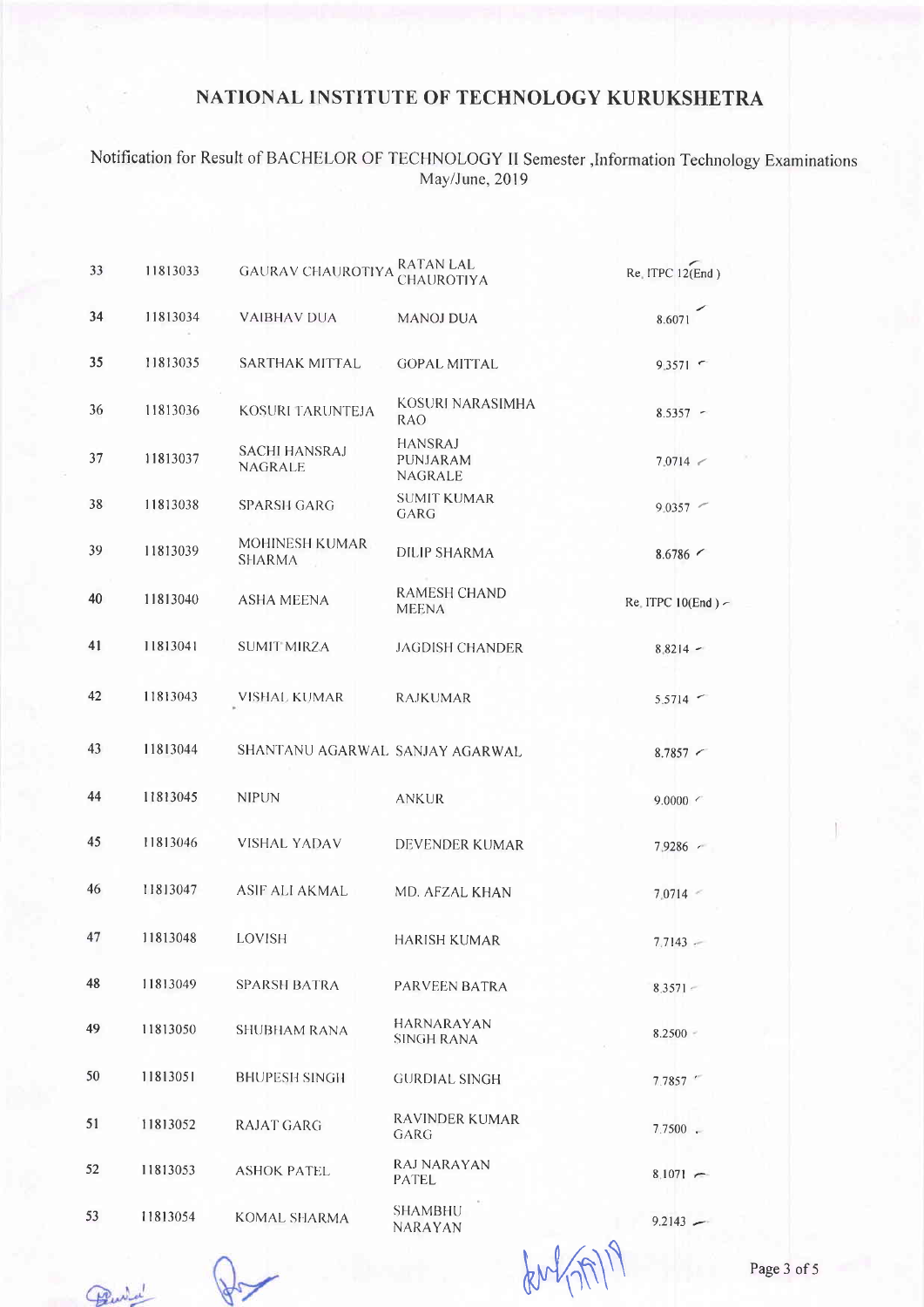Notification for Result of BACHELOR OF TECHNOLOGY II Semester , Information Technology Examinations<br>May/June, 2019

| 54 | 11813055 | <b>DEEPTI YADAV</b>             | NARESH KUMAR                            | 8 2 5 0 0                                                                 |
|----|----------|---------------------------------|-----------------------------------------|---------------------------------------------------------------------------|
| 55 | 11813056 | RUPAL GOYAL                     | <b>DHARMENDRA</b><br><b>KUMAR GOYAL</b> | 8.5357 -                                                                  |
| 56 | 11813057 | <b>DIVINESH</b>                 | <b>RAKESH KUMAR</b>                     | Re. MAIR 12(End)                                                          |
| 57 | 11813058 | YASH LOHIYA                     | <b>JOGENDER KUMAR</b><br>LOHIYA         | Re. MAIR 12(End)                                                          |
| 58 | 11813059 | <b>AMIT RAWAT</b>               | <b>SUDHIR SINGH</b>                     | $8.7857$ $-$                                                              |
| 59 | 11813061 | AJAY                            | YASHPAL ARYA                            | $8.0357$ $\sim$                                                           |
| 60 | 11813062 | <b>VIVEK SINGH</b>              | PRADEEP SINGH                           | 8.0000                                                                    |
| 61 | 11813064 | <b>TATAA NAGGHHA</b>            | TATA SOMESWARA<br><b>RAO</b>            | $6.0714 -$                                                                |
| 62 | 11813065 | RAJNIKANT KUMAR<br><b>GUPTA</b> | SHAILESH CHANDRA<br><b>GUPTA</b>        | $7.7143$ $\sim$                                                           |
| 63 | 11813066 | <b>VIKAS</b>                    | RAJA RAM PAHATIA                        | $Re. MAIR$ $12(End)$                                                      |
| 64 | 11813067 | <b>VANSHIKA YADAV</b>           | <b>JAS RAJ</b>                          | $8.7500$ $\sim$                                                           |
| 65 | 11813068 | <b>ADARSH VAIBHAV</b>           | DHARMENDRA<br><b>PRASAD</b>             | 6.6429                                                                    |
| 66 | 11813070 | <b>SIDHARATH</b>                | <b>DHARAM SINGH</b>                     | Re. HSIR $12$ (Int + End), ITPC $10$ (End), ITPC<br>12(End), CSIR 12(End) |
| 67 | 11813072 | <b>HIMANSHU YADAV</b>           | <b>SURENDER KUMAR</b>                   | 8.4286                                                                    |
| 68 | 11813073 | <b>KANISHK GOEL</b>             | <b>SANDEEP GOEL</b>                     | 7.0714                                                                    |
| 69 | 11813074 | TUSHAR SINGHAL                  | MAHAVIR SINGHAL                         | 8.4643                                                                    |
| 70 | 11813075 | <b>LOKESH</b>                   | SANTLAL                                 | 8.2143                                                                    |
| 71 | 11813076 | <b>SETLEM SAI TEJA</b>          | <b>SETLEM</b><br>DHANUNJAYUDU           | 6.5000                                                                    |
| 72 | 11813077 | <b>ABHISHEK KAUSHIK</b>         | <b>SATISH KUMAR</b>                     | $7.1429$ $\sim$                                                           |
| 73 | 11813078 | <b>SUVRAT JAIN</b>              | <b>DAKSH JAIN</b>                       | 8.2857.                                                                   |
| 74 | 11813079 | <b>SAHIL GARG</b>               | <b>KRISHAN GARG</b>                     | 9.1071                                                                    |
| 75 | 11813080 | PIYUSH SONI                     | <b>SATISH KUMAR</b>                     | 9.6071                                                                    |

Peup's

den 17/9/19